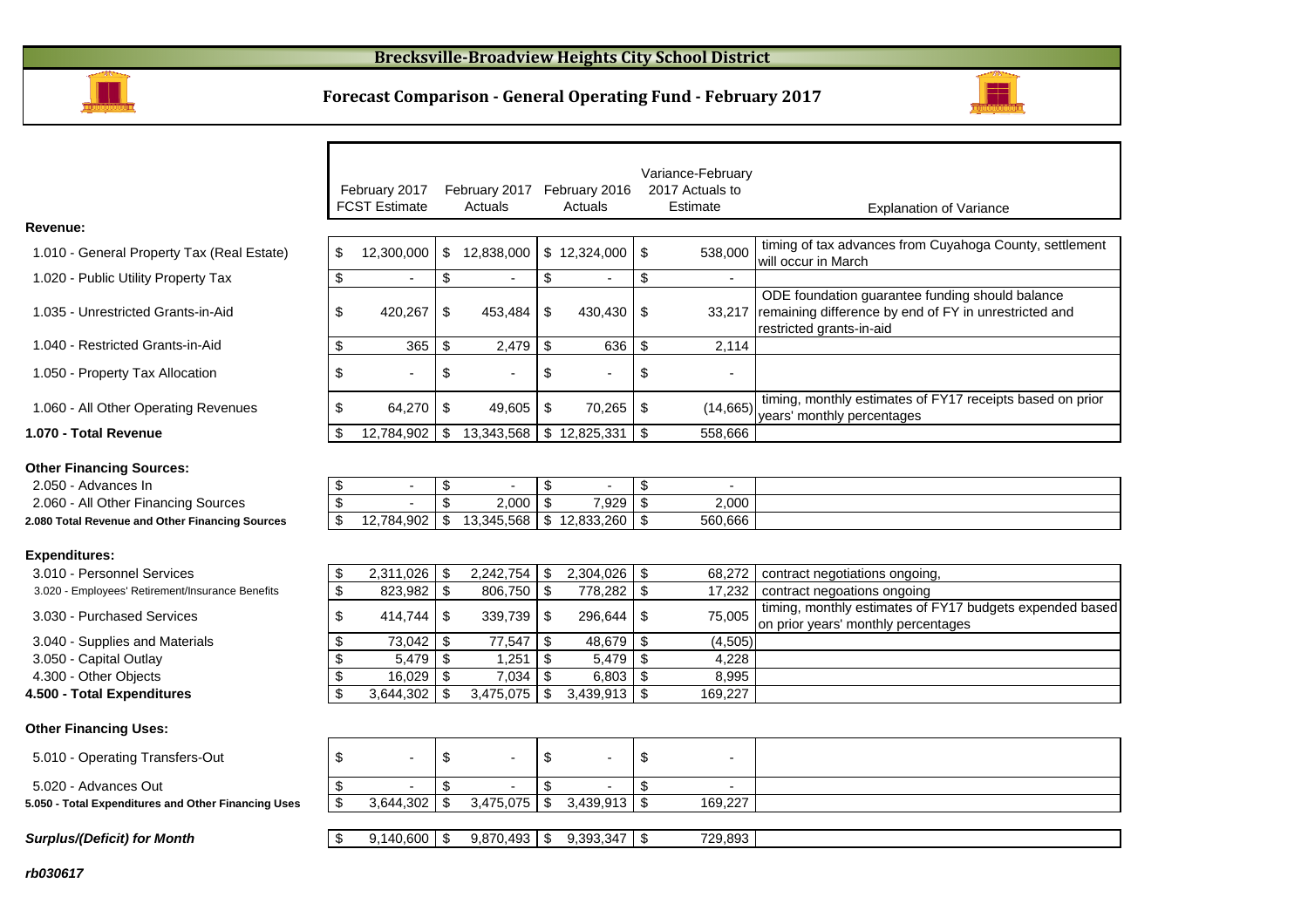### **Brecksville-Broadview Heights City School District**



**rb030617**

## **Forecast Comparison - General Operating Fund - February 2017**



|                                                     |     |                      |                         |                     |                         |                            |                         | Variance-Current      |                                                                                                                                                                                                                  |
|-----------------------------------------------------|-----|----------------------|-------------------------|---------------------|-------------------------|----------------------------|-------------------------|-----------------------|------------------------------------------------------------------------------------------------------------------------------------------------------------------------------------------------------------------|
|                                                     |     | <b>Current FYTD</b>  |                         | <b>Current FYTD</b> |                         | Prior FYTD                 |                         | <b>FYTD Actual to</b> |                                                                                                                                                                                                                  |
|                                                     |     | <b>FCST Estimate</b> |                         | Actuals             |                         | Actuals                    |                         | <b>FCST Estimate</b>  | <b>Explanation of Variance</b>                                                                                                                                                                                   |
| Revenue:                                            |     |                      |                         |                     |                         |                            |                         |                       |                                                                                                                                                                                                                  |
| 1.010 - General Property Tax (Real Estate)          | \$  | 30,522,041           |                         | \$ 31,066,041       |                         | \$29,933,582               | \$                      | 544.000               | timing of tax advances from Cuyahoga County, settlement<br>will occur in March                                                                                                                                   |
| 1.020 - Public Utility Property Tax                 | \$  | 872,487              | \$                      | 872,487             | \$                      | 879,411                    | \$                      |                       |                                                                                                                                                                                                                  |
| 1.035 - Unrestricted Grants-in-Aid                  | \$  | 3,559,721            | \$                      | 3,582,761           |                         | \$3,582,467                | \$                      | 23,040                | ODE foundation guarantee funding should balance<br>remaining difference by end of FY in unrestricted and<br>restricted grants-in-aid                                                                             |
| 1.040 - Restricted Grants-in-Aid                    | \$  | 2,921                | \$                      | 7,169               | \$                      | 4,687                      | \$                      | 4,248                 |                                                                                                                                                                                                                  |
| 1.050 - Property Tax Allocation                     | \$  | 2,299,339            | \$                      | 2,177,658           |                         | \$2,422,834                | \$                      | (121, 681)            | timing of receipt of TPP replacment & supplement<br>payments from ODE                                                                                                                                            |
| 1.060 - All Other Operating Revenues                | \$  | 1,157,469            | \$                      | 1,118,266           | \$                      | 955,125                    | \$                      | (39, 203)             | timing, monthly estimates of FY17 receipts based on prior<br>years' monthly percentages                                                                                                                          |
| 1.070 - Total Revenue                               | \$  | 38,413,978           |                         | \$38,824,382        |                         | \$37,778,106               | \$                      | 410.404               |                                                                                                                                                                                                                  |
| <b>Other Financing Sources:</b>                     |     |                      |                         |                     |                         |                            |                         |                       |                                                                                                                                                                                                                  |
| 2.050 - Advances In                                 | S   | 40,000               | \$                      | 40,000              | \$                      | 45,250                     | \$                      | $\sim$                |                                                                                                                                                                                                                  |
| 2.060 - All Other Financing Sources                 | \$  | 270                  | \$                      | 11,538              | \$                      | 22,781                     | \$                      | 11,268                | received unanticipated premium discount refunds from<br>workers' compensation bureau                                                                                                                             |
| 2.080 Total Revenue and Other Financing Sources     | \$  | 38,454,248           | $\overline{\mathbf{e}}$ | 38,875,920          |                         | \$37,846,137               | \$                      | 421,672               |                                                                                                                                                                                                                  |
| <b>Expenditures:</b>                                |     |                      |                         |                     |                         |                            |                         |                       |                                                                                                                                                                                                                  |
| 3.010 - Personnel Services                          | \$  | 20,230,947           |                         | \$19,501,192        |                         | \$19,773,564               | \$                      | 729,755               | contract negotiations ongoing, severance pay \$40K less<br>than FCST estimate                                                                                                                                    |
| 3.020 - Employees' Retirement/Insurance Benefits    | \$  | 6,774,978            | \$                      | 6,603,615           |                         | \$6,211,959                | \$                      | 171,363               | timing, monthly estimates of FY17 budgets expended<br>based on prior years' monthly percentages, contract<br>negotiations ongoing, workers comp premium reduced<br>\$48K in FY17 from FY16                       |
| 3.030 - Purchased Services                          | \$  | 3,248,442            | \$                      | 2,674,344           |                         | \$ 2,709,032               | \$                      | 574,098               | timing, monthly estimates of FY17 budgets expended<br>based on prior years' monthly percentages, Peterson<br>Scholarship deductions \$120K below budget estimate<br>based upon prior years' participation growth |
| 3.040 - Supplies and Materials                      | \$  | 709,828              | \$                      | 579,006             | \$                      | 623,828                    | \$                      | 130,822               | timing, monthly estimates of FY17 budgets expended<br>based on prior years' monthly percentages                                                                                                                  |
| 3.050 - Capital Outlay                              | \$  | 82,184               | \$                      | 59,350              | \$                      | 83,120                     | \$                      | 22,834                | timing, monthly estimates of FY17 budgets expended<br>based on prior years' monthly percentages                                                                                                                  |
| 4.300 - Other Objects                               | \$  | 417,004              | \$                      | 372,173             | \$                      | 354,999                    | \$                      | 44,831                | timing, monthly estimates of FY17 budgets expended<br>based on prior years' monthly percentages                                                                                                                  |
| 4.500 - Total Expenditures                          | \$. | 31,463,383           |                         | \$29,789,680        |                         | \$29,756,502               | \$                      | 1,673,703             |                                                                                                                                                                                                                  |
| <b>Other Financing Uses:</b>                        |     |                      |                         |                     |                         |                            |                         |                       |                                                                                                                                                                                                                  |
| 5.010 - Operating Transfers-Out                     | \$  | 309,100              | \$                      | 304,343             | \$                      | 308,310                    | \$                      | 4,757                 |                                                                                                                                                                                                                  |
| 5.020 - Advances Out                                | \$  | 40,000               | \$                      | 40,000              | $\sqrt[6]{\frac{1}{2}}$ | 40,000                     | $\overline{\mathbf{e}}$ |                       |                                                                                                                                                                                                                  |
| 5.050 - Total Expenditures and Other Financing Uses | \$  | 31,812,483           |                         | \$30,134,023        |                         | \$30,104,812               | \$                      | 1,678,460             |                                                                                                                                                                                                                  |
| <b>Surplus/(Deficit) FYTD</b>                       | \$  | 6,641,765            | $\bullet$               | 8,741,897           |                         | $\frac{1}{2}$ 7,741,325 \$ |                         | 2,100,132             |                                                                                                                                                                                                                  |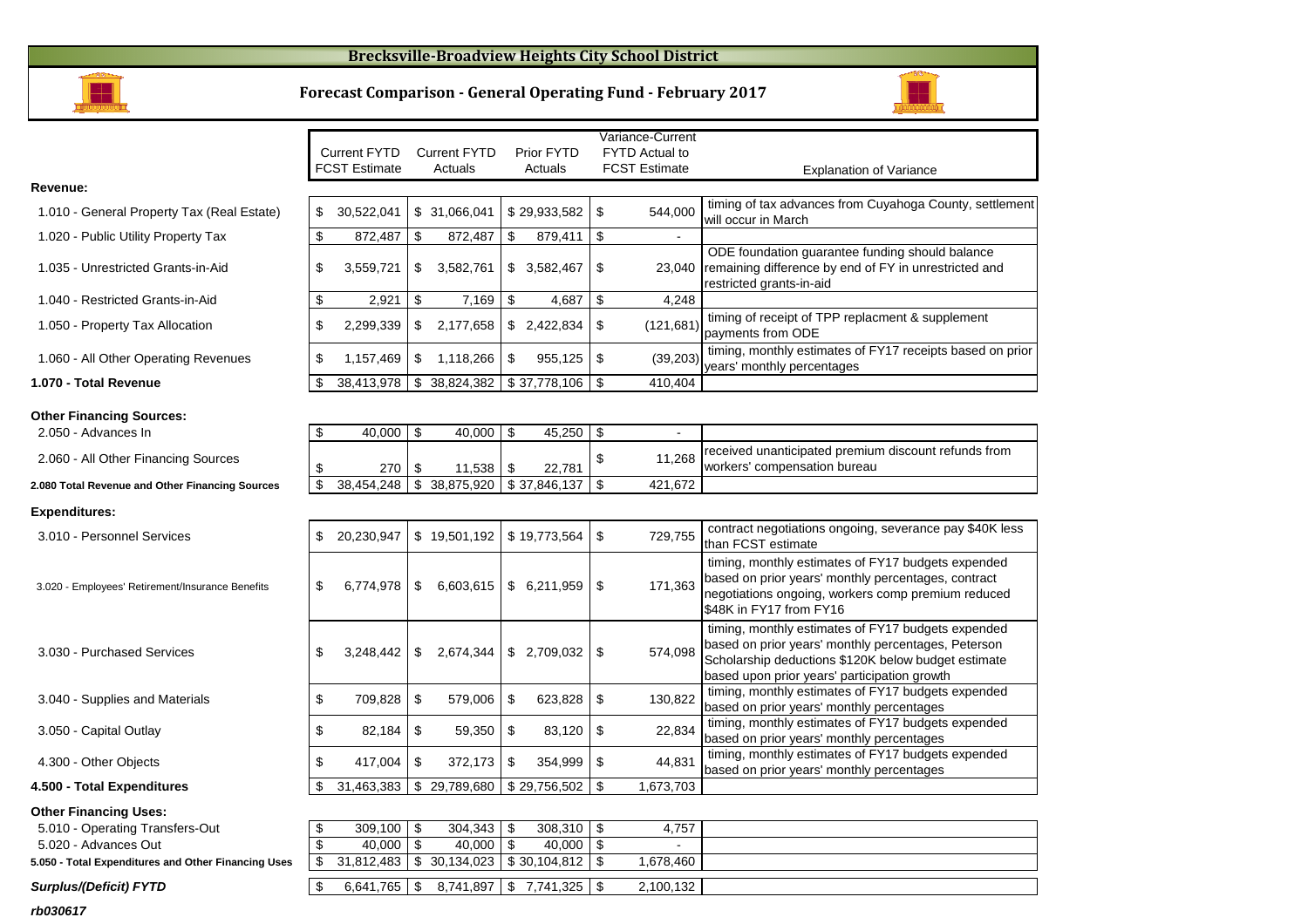|                 |                                                                                     |                          |                 |                       |                          | <b>Brecksville-Broadview Heights City School District</b>           |                                      |                                 |                    |                         |
|-----------------|-------------------------------------------------------------------------------------|--------------------------|-----------------|-----------------------|--------------------------|---------------------------------------------------------------------|--------------------------------------|---------------------------------|--------------------|-------------------------|
|                 |                                                                                     |                          |                 |                       |                          | <b>Revenue Analysis Report - General Operating Fund Only - FY17</b> |                                      |                                 |                    |                         |
|                 |                                                                                     | <b>Local Revenue</b>     |                 |                       | Federal                  |                                                                     | <b>State Revenue</b>                 |                                 |                    |                         |
| $2016 - 2017$   | <b>Taxes</b><br>Real<br><b>Estate</b>                                               | Personal<br>Property     | <b>Interest</b> | <b>Other</b><br>Local |                          | <b>Unrestricted</b><br>Grants-<br>in-Aid                            | Property<br>Tax<br><b>Allocation</b> | Restricted<br>Grants-<br>in-Aid | Non-<br>Operating* | <b>Total</b><br>Revenue |
| July            | 9,502,000                                                                           |                          | 1,554           | 190,605               | 2,524                    | 419,097                                                             |                                      | 369                             | 270                | 10,116,418              |
| <b>August</b>   | 4,920,041                                                                           | 872,487                  | 32,101          | 273,195               | 135                      | 519,017                                                             |                                      | 365                             |                    | 6,617,341               |
| September       | $\blacksquare$                                                                      | $\blacksquare$           | 23,668          | 156,415               | 21,680                   | 421,590                                                             | $\blacksquare$                       | 362                             |                    | 623,716                 |
| <b>October</b>  |                                                                                     | $\overline{\phantom{a}}$ | 10,156          | 56,913                | $\overline{\phantom{a}}$ | 432,339                                                             | 2,177,658                            | 357                             | 6                  | 2,677,429               |
| <b>November</b> |                                                                                     |                          | 14,346          | 84,821                | $\blacksquare$           | 417,817                                                             |                                      | 1,790                           | 4,830              | 523,604                 |
| <b>December</b> |                                                                                     |                          | 40,669          | 84,043                | 1,375                    | 414,126                                                             |                                      | 806                             | 40,000             | 581,019                 |
| January         | 3,806,000                                                                           |                          | 3,984           | 62,871                | 7,606                    | 505,291                                                             |                                      | 641                             | 4,432              | 4,390,825               |
| February        | 12,838,000                                                                          |                          | 9,081           | 37,765                | 2,758                    | 453,484                                                             |                                      | 2,479                           | 2,000              | 13,345,568              |
| <b>March</b>    |                                                                                     |                          |                 |                       | $\overline{\phantom{a}}$ | $\overline{\phantom{a}}$                                            |                                      | $\overline{\phantom{a}}$        |                    | $\blacksquare$          |
| <b>April</b>    |                                                                                     |                          |                 |                       |                          |                                                                     |                                      |                                 |                    |                         |
| <b>May</b>      |                                                                                     |                          | $\sim$          |                       | $\blacksquare$           | $\blacksquare$                                                      |                                      |                                 | $\blacksquare$     |                         |
| June            |                                                                                     |                          |                 |                       |                          |                                                                     |                                      |                                 |                    |                         |
| <b>Totals</b>   | \$31,066,041                                                                        | \$872,487                | \$135,561       | \$946,627             | \$36,078                 | \$3,582,761                                                         | \$2,177,658                          | \$7,169                         | \$51,538           | \$38,875,920            |
| % of Total      | 79.91%                                                                              | 2.24%                    | 0.35%           | 2.43%                 | 0.09%                    | 9.22%                                                               | 5.60%                                | 0.02%                           | 0.13%              |                         |
|                 | *Non-Operating Revenue includes advances in, and refund of prior year expenditures. |                          |                 |                       |                          |                                                                     |                                      |                                 |                    | rb030617                |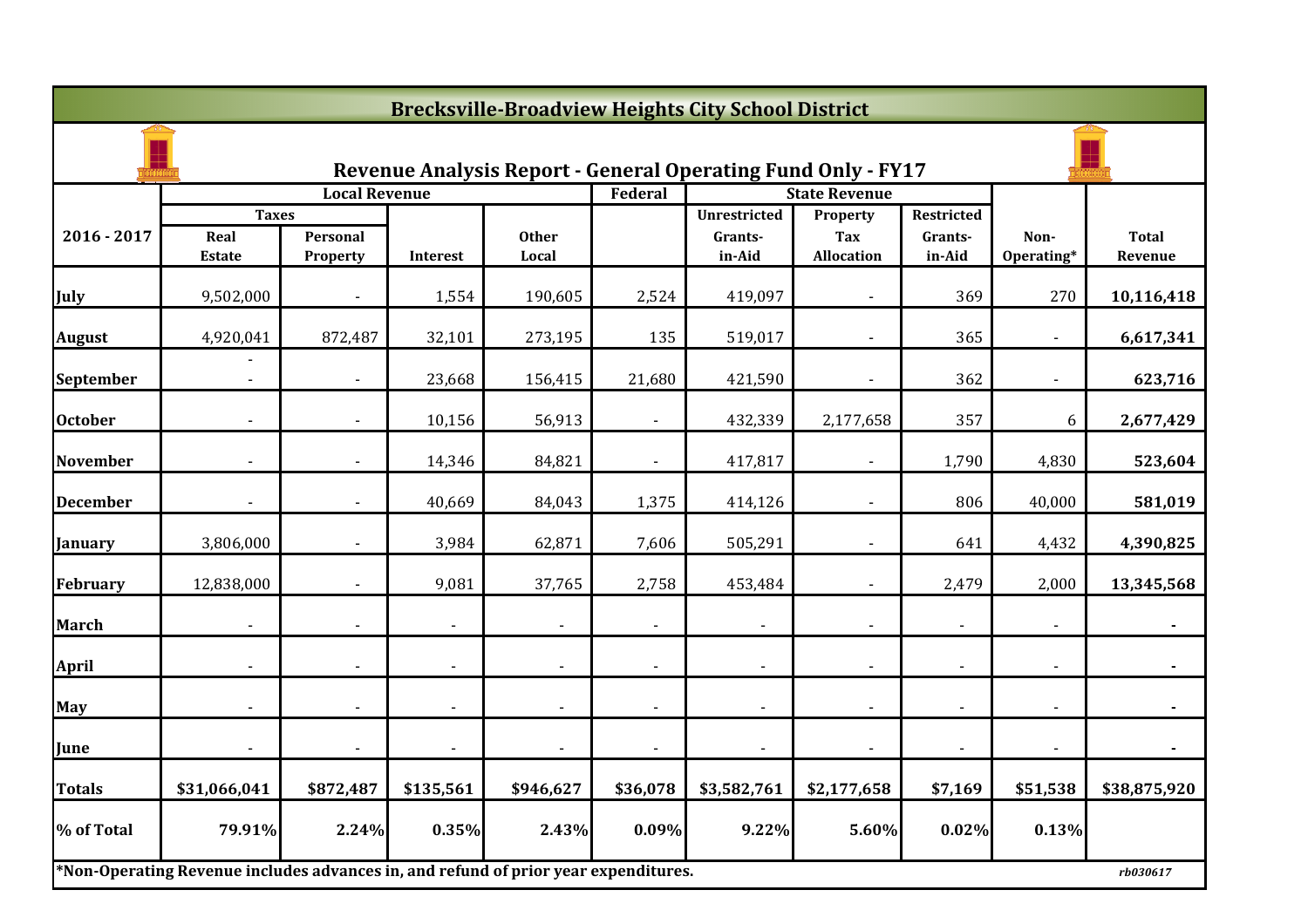|                |                                                                                                                           |                          | <b>Brecksville-Broadview Heights City School District</b> |                 |                          |                                                                    |                    |                                 |
|----------------|---------------------------------------------------------------------------------------------------------------------------|--------------------------|-----------------------------------------------------------|-----------------|--------------------------|--------------------------------------------------------------------|--------------------|---------------------------------|
|                |                                                                                                                           |                          |                                                           |                 |                          | <b>Expenditure Analysis Report - General Operating Fund - FY17</b> |                    |                                 |
| 2016-2017      | <b>Salaries</b>                                                                                                           | <b>Benefits</b>          | <b>Services</b>                                           | <b>Supplies</b> | Equipment                | Dues/<br><b>Fees</b>                                               | Non-<br>Operating* | <b>Total</b><br><b>Expenses</b> |
| July           | 2,725,518                                                                                                                 | 763,508                  | 392,089                                                   | 67,695          | 5,156                    | 58,419                                                             |                    | 4,012,385                       |
| August         | 1,833,007                                                                                                                 | 841,868                  | 332,335                                                   | 137,182         | 7,011                    | 241,453                                                            | 40,000             | 3,432,856                       |
| September      | 2,191,845                                                                                                                 | 761,457                  | 298,755                                                   | 76,099          | 5,255                    | 8,130                                                              |                    | 3,341,541                       |
| <b>October</b> | 2,311,200                                                                                                                 | 770,247                  | 418,853                                                   | 66,397          | 17,311                   | 24,604                                                             |                    | 3,608,612                       |
| November       | 2,446,263                                                                                                                 | 806,843                  | 324,177                                                   | 56,520          | 11,436                   | 6,313                                                              | $\blacksquare$     | 3,651,552                       |
| December       | 3,403,067                                                                                                                 | 1,036,654                | 335,562                                                   | 46,364          | 11,120                   | 11,957                                                             | 295,413            | 5,140,137                       |
| January        | 2,347,538                                                                                                                 | 816,288                  | 232,834                                                   | 51,202          | 810                      | 14,263                                                             | 8,930              | 3,471,865                       |
| February       | 2,242,754                                                                                                                 | 806,750                  | 339,739                                                   | 77,547          | 1,251                    | 7,034                                                              |                    | 3,475,075                       |
| March          |                                                                                                                           | $\overline{\phantom{a}}$ | $\overline{\phantom{a}}$                                  |                 |                          | $\blacksquare$                                                     |                    | $\overline{\phantom{a}}$        |
| April          | $\blacksquare$                                                                                                            | $\overline{\phantom{a}}$ | $\overline{\phantom{a}}$                                  | $\blacksquare$  | $\overline{\phantom{a}}$ | $\blacksquare$                                                     | $\blacksquare$     |                                 |
| May            | $\blacksquare$                                                                                                            | $\overline{\phantom{a}}$ | $\blacksquare$                                            |                 | $\overline{\phantom{a}}$ | $\blacksquare$                                                     |                    | $\overline{\phantom{a}}$        |
| June           |                                                                                                                           |                          |                                                           |                 |                          | $\blacksquare$                                                     |                    |                                 |
| <b>TOTALS</b>  | \$19,501,192                                                                                                              | \$6,603,615              | \$2,674,344                                               | \$579,006       | \$59,350                 | \$372,173                                                          | \$344,343          | \$30,134,023                    |
| % of Total     | 64.71%                                                                                                                    | 21.91%                   | 8.87%                                                     | 1.92%           | 0.20%                    | 1.24%                                                              | 1.14%              |                                 |
|                | *Non-Operating expenses include advances and transfers out.<br>Operating Fund includes General Fund (001) only for FY2017 |                          |                                                           |                 |                          |                                                                    |                    | rb030617                        |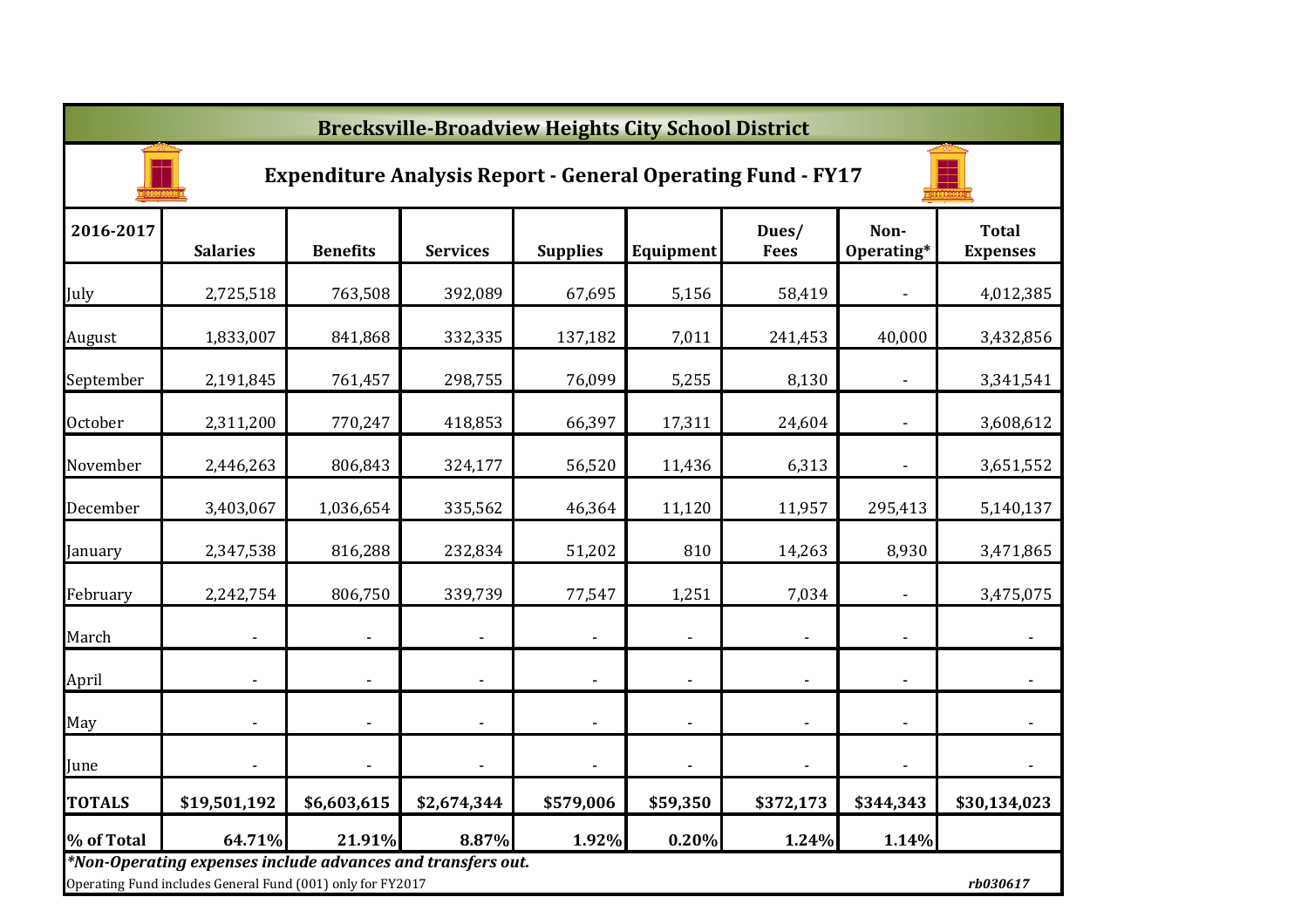|     |                                         |                  | <b>Brecksville-Broadview Heights City School District</b> |                                      |                     |                     |                                  |                     |                 |
|-----|-----------------------------------------|------------------|-----------------------------------------------------------|--------------------------------------|---------------------|---------------------|----------------------------------|---------------------|-----------------|
|     |                                         |                  |                                                           |                                      |                     |                     |                                  |                     |                 |
|     | <b>February 28, 2017</b>                |                  |                                                           |                                      |                     |                     | <b>FINSUMM Financial Summary</b> |                     |                 |
|     |                                         |                  |                                                           | "where fine education is a heritage" |                     |                     |                                  |                     | rb030617        |
|     |                                         | <b>Beginning</b> | Monthly                                                   | <b>Fiscal Year</b>                   | Monthly             | <b>Fiscal Year</b>  | Current                          |                     | Unencumbered    |
|     | <b>Fund Fund Name</b>                   | <b>Balance</b>   | <b>Receipts</b>                                           | To Date                              | <b>Expenditures</b> | <b>To Date</b>      | <b>Fund</b>                      | Current             | Fund            |
|     |                                         | 7/1/2016         |                                                           | Receipts                             |                     | <b>Expenditures</b> | <b>Balance</b>                   | <b>Encumbrances</b> | <b>Balance</b>  |
| 001 | <b>General Fund</b>                     | \$10,647,647.98  | \$13,345,568.31                                           | \$38,875,920.77                      | \$3,475,073.78      | \$30,134,020.79     | \$19,389,547.96                  | \$1,484,796.53      | \$17,904,751.43 |
| 002 | <b>Bond Retirement</b>                  | \$3,461,042.53   | \$883,000.00                                              | \$2,595,231.25                       | \$0.00              | \$2,443,863.34      | 3,612,410.44                     | \$0.00              | 3,612,410.44    |
| 003 | Permanent Improvement                   | \$1,243,535.08   | \$603.000.00                                              | \$1,611,254.19                       | \$27,155.57         | \$1,373,902.41      | 1.480.886.86                     | \$78,611.89         | 1,402,274.97    |
| 004 | <b>Building Fund</b>                    | \$106,453.36     | \$0.00                                                    | \$25,000.00                          | \$0.00              | \$0.00              | 131,453.36                       | \$0.00              | 131,453.36      |
| 006 | Food Service                            | \$291,202.79     | \$141,757.15                                              | \$940,764.23                         | \$132,827.67        | \$898,255.72        | 333,711.30                       | \$305,251.42        | 28,459.88       |
| 007 | Special Trust                           | \$90,053.62      | \$77.06                                                   | \$38,091.67                          | \$92.27             | \$70,152.30         | 57,992.99                        | \$2,029.88          | 55,963.11       |
| 009 | <b>Uniform Supplies</b>                 | \$146,246.59     | \$31,158.09                                               | \$236,671.22                         | \$5,318.36          | \$226,521.27        | 156,396.54                       | \$19,007.27         | 137,389.27      |
| 014 | Rotary - Internal Services              | \$163,696.28     | \$34,523.36                                               | \$246,490.58                         | \$3,489.28          | \$100,000.20        | 310,186.66                       | \$122,667.99        | 187,518.67      |
| 018 | <b>Public School Support</b>            | \$152,259.61     | \$5,642.88                                                | \$65,117.80                          | \$3,064.50          | \$57,267.79         | 160,109.62                       | \$23,211.98         | 136,897.64      |
| 019 | Other Grants                            | \$213,676.78     | \$3,466.64                                                | \$105,270.68                         | \$11,048.14         | \$152,283.75        | 166,663.71                       | \$24,021.41         | 142,642.30      |
| 020 | Child Care Fund                         | \$165,409.01     | \$43,352.58                                               | \$351,917.71                         | \$34,654.43         | \$330,826.64        | 186,500.08                       | \$7,941.61          | 178,558.47      |
| 022 | <b>Unclaimed Funds</b>                  | \$211,000.00     | \$0.00                                                    | (\$211,000.00)                       | \$0.00              | \$0.00              | 0.00                             | \$0.00              | 0.00            |
| 200 | <b>Student Managed Funds</b>            | \$131,152.96     | \$33,031.88                                               | \$177,225.12                         | \$18,695.55         | \$141,606.02        | 166,772.06                       | \$56,057.09         | 110,714.97      |
| 300 | <b>District Managed Funds</b>           | \$230,776.98     | \$31,735.53                                               | \$330,866.08                         | \$41,798.01         | \$334,726.13        | 226,916.93                       | \$88,264.36         | 138,652.57      |
| 401 | <b>Auxiliary Services</b>               | \$93,243.62      | \$148,325.53                                              | \$325,093.88                         | \$26,314.66         | \$179,924.38        | 238,413.12                       | \$60,714.48         | 177,698.64      |
| 451 | OneNet (Data Communication)             | \$0.00           | \$0.00                                                    | \$5,400.00                           | \$0.00              | \$5,400.00          | 0.00                             | \$0.00              | 0.00            |
| 499 | Miscellaneous State Grants              | $(*9,628.69)$    | \$0.00                                                    | \$63,915.09                          | \$5,286.51          | \$50,953.81         | 3,332.59                         | \$23,703.62         | (20, 371.03)    |
| 516 | <b>IDEA-B</b>                           | ( \$13,970.45)   | \$0.00                                                    | \$369,661.08                         | \$95,899.93         | \$457,175.73        | (101, 485.10)                    | \$145,060.46        | (246, 545.56)   |
| 551 | Title III - Limited English Proficiency | \$0.00           | \$0.00                                                    | \$3,701.43                           | \$770.00            | \$17,459.17         | (13,757.74)                      | \$64.90             | (13,822.64)     |
| 572 | Title I - Disadvantaged Children        | (\$17,212.31)    | \$0.00                                                    | \$164,174.59                         | \$21,313.17         | \$180,240.74        | (33, 278.46)                     | \$0.00              | (33, 278.46)    |
| 587 | Preschool                               | \$0.00           | \$0.00                                                    | \$10,938.25                          | \$2,260.41          | \$14,216.53         | (3,278.28)                       | \$0.00              | (3,278.28)      |
| 590 | Title II-A - Improving Teacher Quality  | \$14.87          | \$0.00                                                    | \$29,015.93                          | \$7,561.88          | \$40,799.64         | (11,768.84)                      | \$6,250.00          | (18,018.84)     |
| 599 | Miscellaneous Federal Grants            | \$0.00           | \$0.00                                                    | \$19,178.44                          | \$5,477.27          | \$28,634.16         | (9,455.72)                       | \$2,500.00          | (11, 955.72)    |
|     |                                         |                  |                                                           |                                      |                     |                     |                                  |                     |                 |
|     | <b>Grand Totals (ALL Funds)</b>         | \$17,306,600.61  | \$15,304,639.01                                           | \$46,379,899.99                      | \$3,918,101.39      | \$37,238,230.52     | \$26,448,270.08                  | \$2,450,154.89      | \$23,998,115.19 |
|     |                                         |                  |                                                           |                                      |                     |                     |                                  |                     |                 |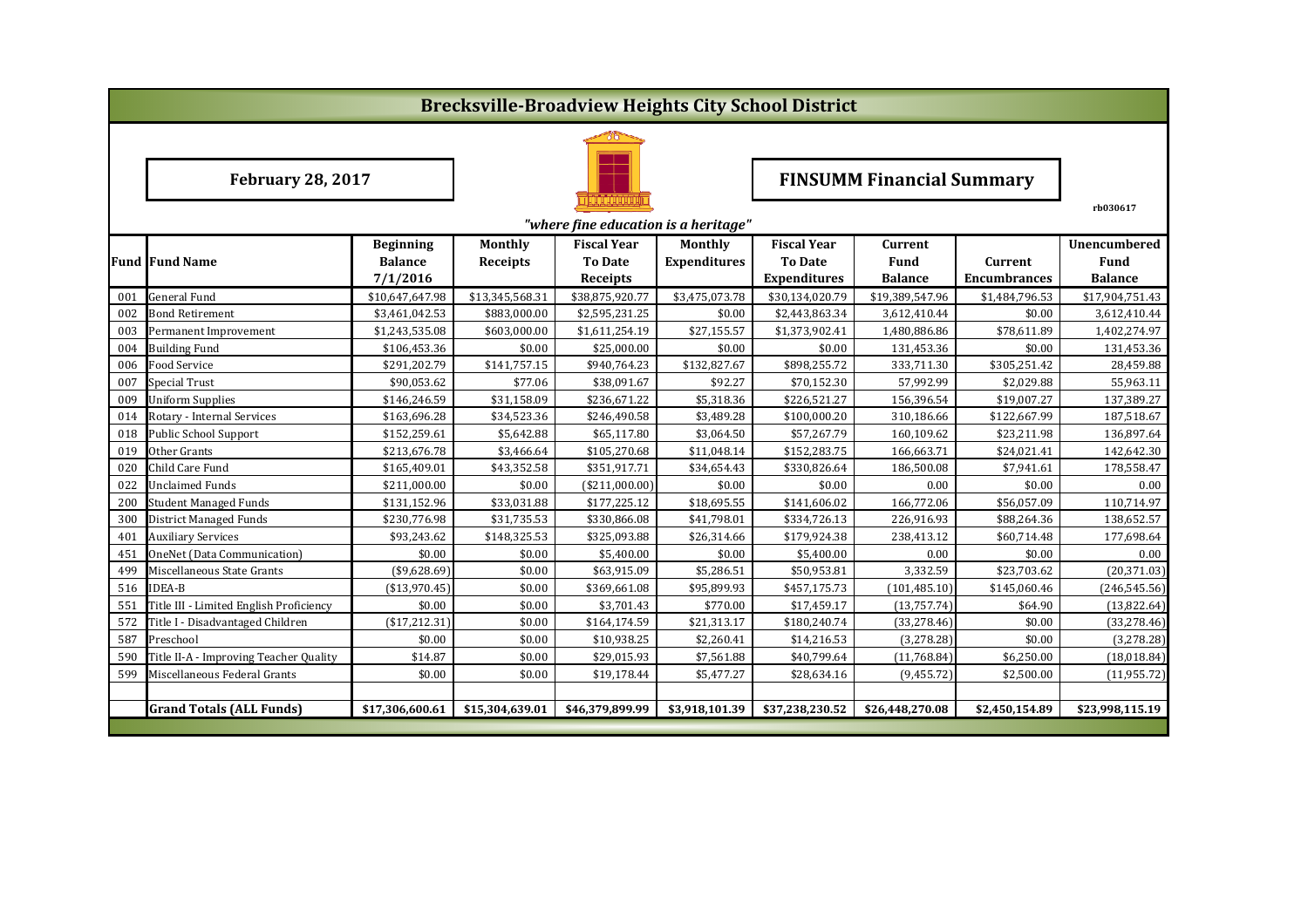## *Brecksville-Broadview Heights Board of Education*



## *Approved Funds for 2016/2017*



|          | This report is a listing of all grant funds authorized and received throughout the 2016/2017 fiscal year. |                   |                   |              |                 |
|----------|-----------------------------------------------------------------------------------------------------------|-------------------|-------------------|--------------|-----------------|
|          |                                                                                                           | <b>Authorized</b> | <b>Non-Public</b> | Monthly      | <b>Amount</b>   |
| Fund     | <b>Description</b>                                                                                        | Amount            | <b>Authorized</b> | Amount       | <b>Received</b> |
|          |                                                                                                           |                   | Amount            | Received     | Project-To-Date |
|          | <b>State Grants</b>                                                                                       |                   |                   |              |                 |
|          | 451/9017 Network Connectivity Subsidy                                                                     | \$10,800.00       | \$0.00            | \$0.00       | \$5,400.00      |
|          |                                                                                                           |                   |                   |              |                 |
|          | 499/9017 BWC Special Education Equipment                                                                  | \$19,915.09       | \$0.00            | \$0.00       | \$19,915.09     |
|          |                                                                                                           |                   |                   |              |                 |
|          | <b>Auxiliary Services</b>                                                                                 |                   |                   |              |                 |
|          | 401/9017 Assumption                                                                                       | \$157,723.02      | \$157,723.02      | \$63,321.98  | \$157,723.02    |
|          | 401/9117 Lawrence School                                                                                  | \$158,585.37      | \$158,585.37      | \$45,306.72  | \$158,585.37    |
|          | 401/9217 South Suburban Mont.                                                                             | \$100,877.75      | \$100,877.75      | \$39,613.00  | \$100,877.75    |
|          |                                                                                                           |                   |                   |              |                 |
|          | <b>CAPA</b>                                                                                               |                   |                   |              |                 |
|          | Ohio Dept. of Health Youth Tobacco                                                                        |                   |                   |              |                 |
| 499/9016 | <b>Reduction Use</b>                                                                                      | \$50,000.00       | \$0.00            | \$0.00       | \$50,000.00     |
|          |                                                                                                           |                   |                   |              |                 |
|          | Ohio Dept. of Health Tobacco Use Prevention                                                               |                   |                   |              |                 |
| 499/9117 | and Cessation                                                                                             | \$80,000.00       | \$0.00            | \$0.00       | \$10,000.00     |
|          |                                                                                                           |                   |                   |              |                 |
|          | <b>Total State Funds</b>                                                                                  | \$497,901.23      | \$417,186.14      | \$148,241.70 | \$502,501.23    |
|          |                                                                                                           |                   |                   |              |                 |
|          | <b>Federal Grants</b>                                                                                     |                   |                   |              |                 |
|          | 516/9016 IDEA-B Special Education FY16                                                                    | \$728,523.07      | \$7,396.17        | \$0.00       | \$728,523.07    |
|          | 516/9017 IDEA-B Special Education FY17                                                                    | \$755,929.66      | \$10,355.20       | \$0.00       | \$318,570.87    |
|          |                                                                                                           |                   |                   |              |                 |
|          | 551/9016 Title III Limited English Proficiency FY16                                                       | \$16,222.77       | \$0.00            | \$0.00       | \$16,222.77     |
|          | 551/9017 Title III Limited English Proficiency FY17                                                       | \$19,000.72       | \$0.00            | \$0.00       | \$3,701.43      |
|          |                                                                                                           |                   |                   |              |                 |
|          | 572/9016 Title I FY16                                                                                     | \$287,027.94      | \$4,546.78        | \$0.00       | \$281,951.55    |
|          | 572/9017 Title I FY17                                                                                     | \$316,609.70      | \$3,211.50        | \$0.00       | \$113,719.13    |
|          |                                                                                                           |                   |                   |              |                 |
|          | 587/9016 Preschool Special Education FY16                                                                 | \$20,192.98       | \$0.00            | \$0.00       | \$20,192.98     |
|          | 587/9017 Preschool Special Education FY17                                                                 | \$21,019.55       | \$0.00            | \$0.00       | \$10,938.25     |
|          |                                                                                                           |                   |                   |              |                 |
|          | 590/9016 Title II-A Improving Teacher Quality FY16                                                        | \$60,082.04       | \$4,026.26        | \$0.00       | \$60,082.04     |
|          | 590/9017 Title II-A Improving Teacher Quality FY17                                                        | \$58,709.77       | \$427.11          | \$0.00       | \$17,696.62     |
|          |                                                                                                           |                   |                   |              |                 |
|          | 599/9017 CAPA Drug-Free Communities FY17 (Yr.1)                                                           | \$125,000.00      | \$0.00            | \$0.00       | \$19,178.44     |
|          |                                                                                                           |                   |                   |              |                 |
|          | <b>Total Federal Funds</b>                                                                                | \$2,408,318.20    | \$29,963.02       | \$0.00       | \$1,590,777.15  |
|          |                                                                                                           |                   |                   |              |                 |
| rb030617 |                                                                                                           |                   |                   |              |                 |
|          |                                                                                                           |                   |                   |              |                 |
|          |                                                                                                           |                   |                   |              |                 |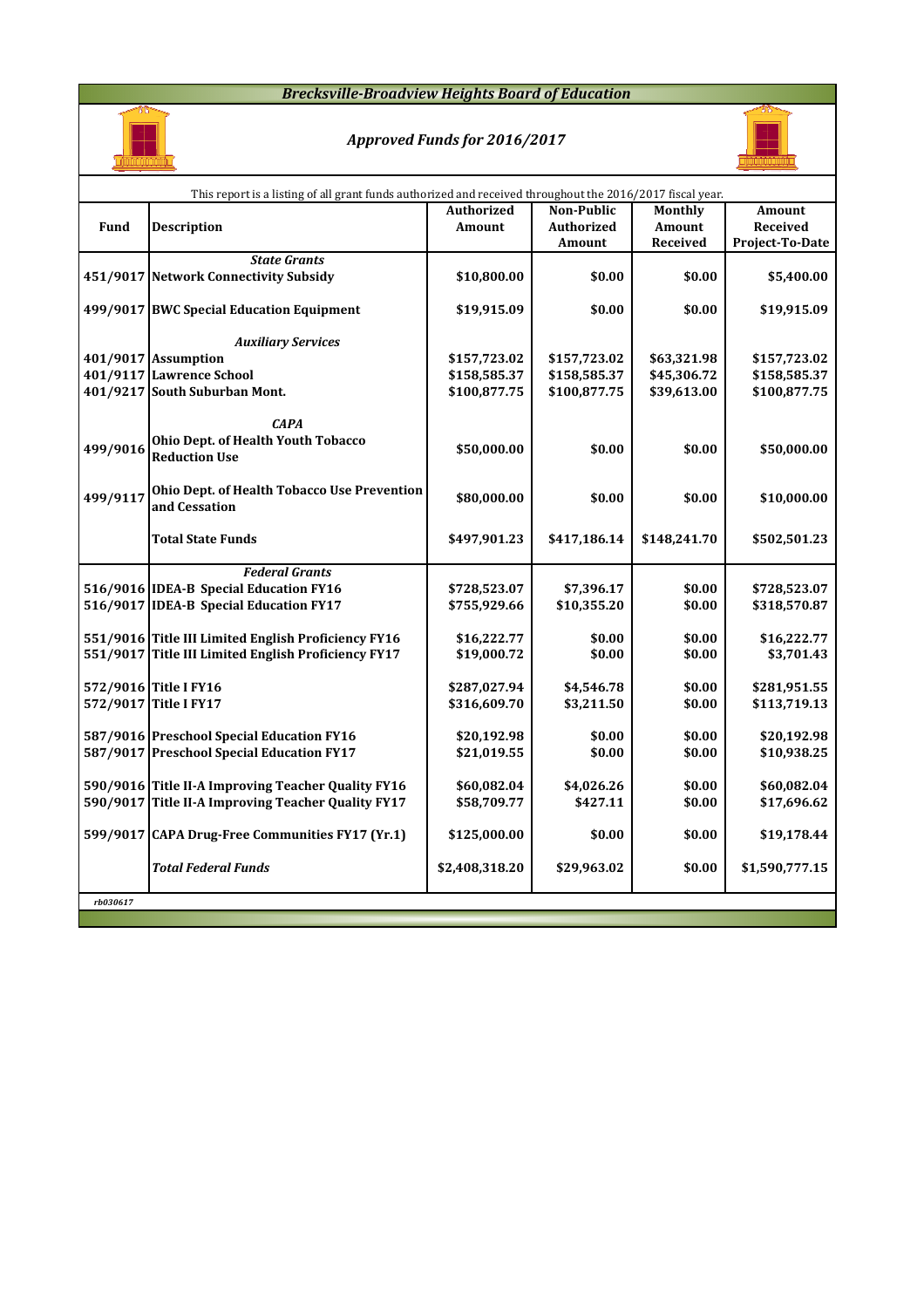*Brecksville-Broadview Heights Board of Education*

# *Record of Advances for 2016/2017*



*as of 02/28/17*

|             |                              |             |                |                             |               |             | as of $02/28/17$      |
|-------------|------------------------------|-------------|----------------|-----------------------------|---------------|-------------|-----------------------|
|             |                              |             |                | INITIAL ADVANCE INFORMATION |               |             | <b>ADVANCE RETURN</b> |
| <b>Date</b> | <b>Board</b>                 | <b>FROM</b> | T <sub>0</sub> | <b>Fund</b>                 |               | <b>Date</b> |                       |
| Approved    | <b>Resolution</b>            | <b>Fund</b> | <b>Fund</b>    | <b>Name</b>                 | <b>Amount</b> | Returned    | <b>Amount</b>         |
| 8/25/2016   |                              | 001         | 009            | <b>Uniform School</b>       | \$40,000.00   | 12/13/2016  | \$40,000.00           |
|             |                              |             |                | Supplies                    |               |             |                       |
|             |                              |             |                |                             |               |             |                       |
|             |                              |             |                |                             |               |             |                       |
|             |                              |             |                |                             |               |             |                       |
|             |                              |             |                |                             |               |             |                       |
|             |                              |             |                |                             |               |             |                       |
|             |                              |             |                |                             |               |             |                       |
|             |                              |             |                |                             |               |             |                       |
|             |                              |             |                |                             |               |             |                       |
|             |                              |             |                |                             |               |             |                       |
|             |                              |             |                |                             |               |             |                       |
|             |                              |             |                |                             |               |             |                       |
|             | TOTAL Advances for 2016-2017 |             |                |                             | \$40,000.00   |             | \$40,000.00           |
|             |                              |             |                |                             |               |             |                       |
|             | <b>Advances Outstanding</b>  |             |                |                             |               |             | \$0.00                |
| rb030617    |                              |             |                |                             |               |             |                       |
|             |                              |             |                |                             |               |             |                       |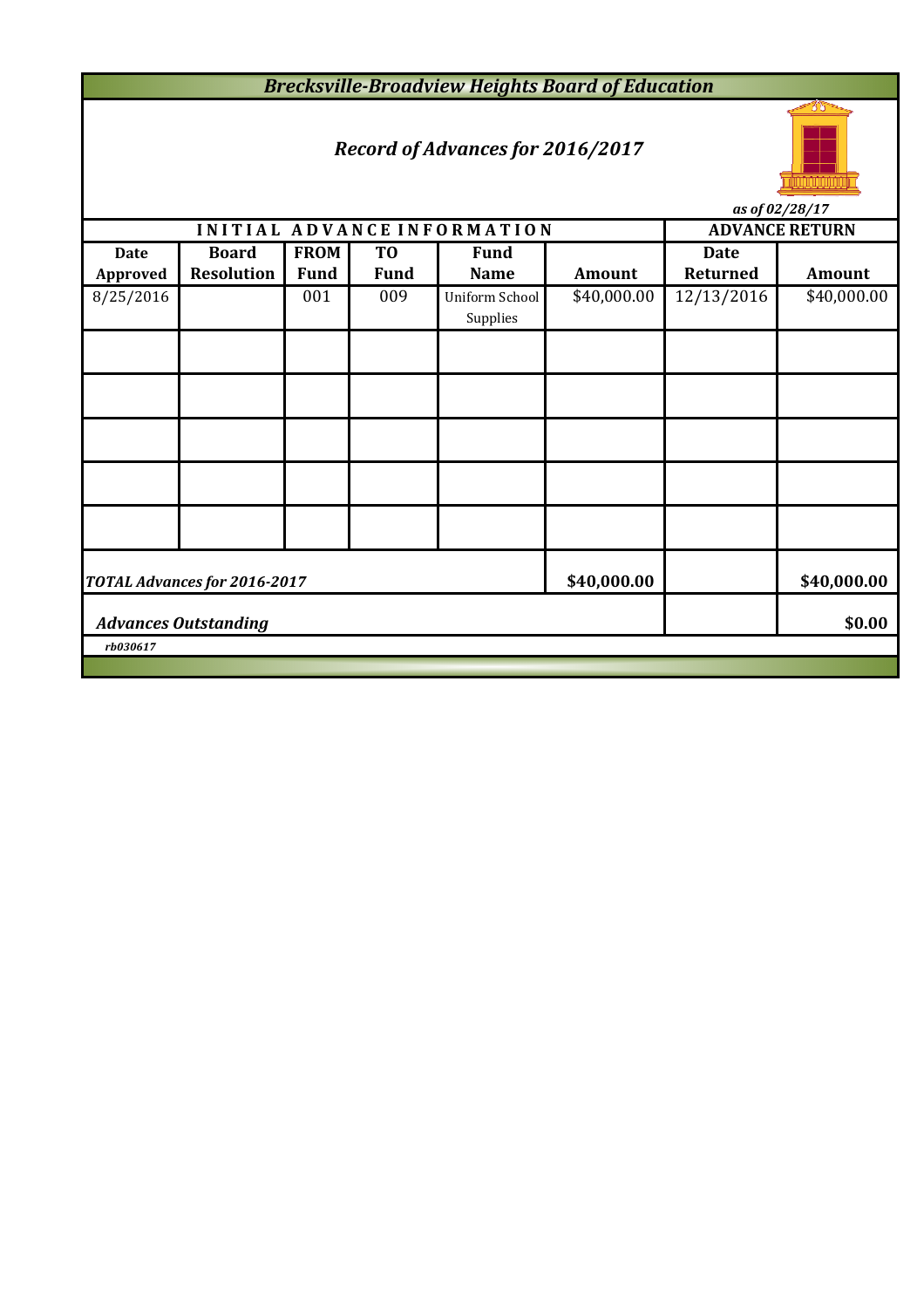| <b>Brecksville-Broadview Heights City School District</b> |                            |                     |                     |
|-----------------------------------------------------------|----------------------------|---------------------|---------------------|
|                                                           | <b>Cash Reconciliation</b> |                     | 78                  |
|                                                           | <b>February 28, 2017</b>   |                     |                     |
| <b>FINSUM Balance</b>                                     |                            |                     | \$<br>26,448,270.08 |
| <b>Bank Balance:</b>                                      |                            |                     |                     |
| Citizens Bank - General                                   |                            | \$<br>4,810,869.25  |                     |
| <b>Investments:</b>                                       |                            |                     |                     |
| <b>STAR Ohio</b>                                          | 1,897.12                   |                     |                     |
| Meeder Investment Management                              | 16,732,354.38              |                     |                     |
| <b>First Federal</b>                                      | 5,009,680.28               |                     |                     |
| Westfield Bank Money Market                               | 11,034.92                  |                     |                     |
| Westfield Bank ICS                                        | 4,787.55                   |                     |                     |
|                                                           |                            | \$<br>21,759,754.25 |                     |
| <b>Petty Cash:</b>                                        |                            |                     |                     |
| Chippewa                                                  | 100.00                     |                     |                     |
| <b>Highland Drive</b>                                     | 100.00                     |                     |                     |
| Hilton                                                    | 100.00                     |                     |                     |
| <b>Central School</b>                                     | 100.00                     |                     |                     |
| Middle School                                             | 150.00                     |                     |                     |
| <b>Student Activity</b>                                   | 300.00                     |                     |                     |
| <b>High School</b>                                        | 150.00                     |                     |                     |
| Transportation                                            | 150.00                     |                     |                     |
| <b>Board Office</b>                                       | 150.00                     |                     |                     |
| Beekeepers                                                | 150.00                     |                     |                     |
| <b>Change Fund:</b>                                       |                            | \$<br>1,450.00      |                     |
| Middle School Athletics                                   | 200.00                     |                     |                     |
| Middle School Concessions                                 | 150.00                     |                     |                     |
| <b>High School Athletics</b>                              | 4,500.00                   |                     |                     |
| <b>Food Services</b>                                      | 1,097.00                   |                     |                     |
|                                                           |                            | \$<br>5,947.00      |                     |
|                                                           |                            |                     |                     |
| Less: Outstanding Checks-Charter One General              |                            | \$<br>(129, 750.22) |                     |
| <b>Outstanding Deposits/Other Adjustments:</b>            |                            |                     |                     |
| Encoding error-check #.46051                              | (0.20)                     |                     |                     |
|                                                           |                            |                     |                     |
|                                                           |                            |                     |                     |
|                                                           |                            | \$<br>(0.20)        |                     |
| <b>Bank Balance</b>                                       |                            |                     | \$<br>26,448,270.08 |
| <b>Variance</b>                                           |                            |                     | \$                  |
| rb030617                                                  |                            |                     |                     |
|                                                           |                            |                     |                     |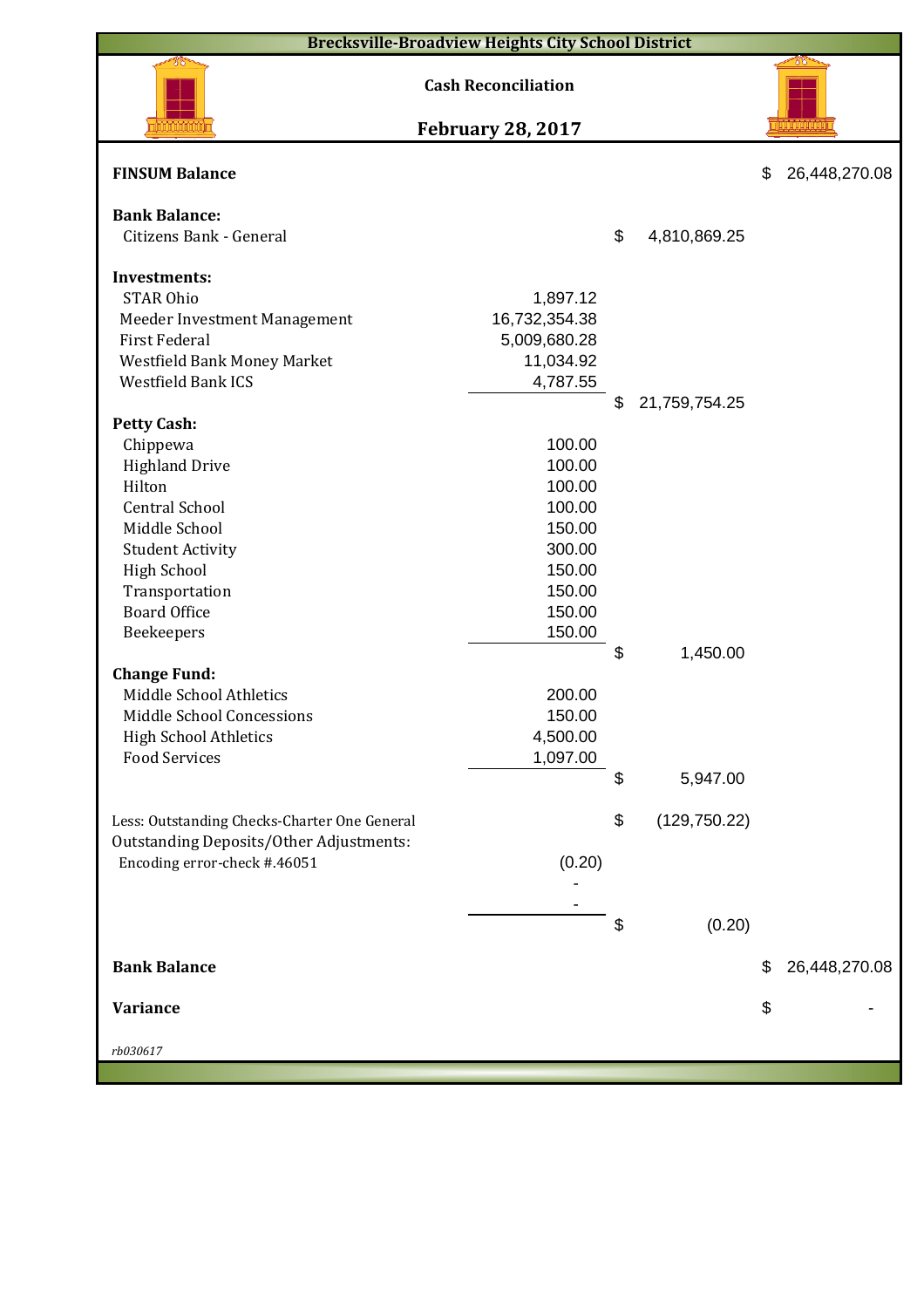|               |                                         |                             |                                                            |                                      | <b>Brecksville-Broadview Heights City School District</b> |                                             |                                |                                               |                                   |
|---------------|-----------------------------------------|-----------------------------|------------------------------------------------------------|--------------------------------------|-----------------------------------------------------------|---------------------------------------------|--------------------------------|-----------------------------------------------|-----------------------------------|
|               |                                         |                             |                                                            |                                      |                                                           |                                             |                                |                                               |                                   |
|               | <b>February 28, 2017</b>                |                             |                                                            |                                      |                                                           |                                             | <b>Appropriation Summary</b>   |                                               |                                   |
|               |                                         |                             |                                                            |                                      |                                                           |                                             |                                | rb030617                                      |                                   |
|               |                                         |                             |                                                            | "where fine education is a heritage" |                                                           |                                             |                                |                                               |                                   |
| <b>Fund</b>   |                                         | <b>FYTD</b><br>Appropriated | <b>Prior FY</b><br><b>Carryover</b><br><b>Encumbrances</b> | <b>FYTD</b><br><b>Expendable</b>     | <b>FYTD</b><br><b>Actual</b><br><b>Expenditures</b>       | <b>MTD</b><br>Actual<br><b>Expenditures</b> | Current<br><b>Encumbrances</b> | <b>FYTD</b><br>Unencumbered<br><b>Balance</b> | <b>FYTD</b><br>Percent<br>Exp/Enc |
| 001           | <b>General Fund</b>                     | \$46,428,582.55             | \$464,977.40                                               | \$46,893,559.95                      | \$30,134,020.79                                           | \$3,475,073.78                              | \$1,484,796.53                 | 15,274,742.63                                 | 67.43%                            |
| 002           | <b>Bond Retirement</b>                  | \$3,012,889.00              | \$0.00                                                     | 3,012,889.00                         | \$2,443,863.34                                            | \$0.00                                      | \$0.00                         | 569,025.66                                    | 81.11%                            |
| 003           | Permanent Improvement                   | \$2,080,134.75              | \$366,053.75                                               | 2,446,188.50                         | \$1,373,902.41                                            | \$27,155.57                                 | \$78,611.89                    | 993,674.20                                    | 59.38%                            |
| 004           | <b>Building Fund</b>                    | \$0.00                      | \$0.00                                                     | 0.00                                 | \$0.00                                                    | \$0.00                                      | \$0.00                         | 0.00                                          | #DIV/0!                           |
| 006           | <b>Food Service</b>                     | \$1,708,100.00              | \$3,724.58                                                 | 1,711,824.58                         | \$898,255.72                                              | \$132,827.67                                | \$305,251.42                   | 508,317.44                                    | 70.31%                            |
| 007           | <b>Special Trust</b>                    | \$82,402.00                 | \$0.00                                                     | 82,402.00                            | \$70,152.30                                               | \$92.27                                     | \$2,029.88                     | 10,219.82                                     | 87.60%                            |
| 009           | <b>Uniform Supplies</b>                 | \$261,247.00                | \$492.91                                                   | 261,739.91                           | \$226,521.27                                              | \$5,318.36                                  | \$19,007.27                    | 16,211.37                                     | 93.81%                            |
| 014           | Rotary - Internal Services              | \$445,661.00                | \$182.52                                                   | 445,843.52                           | \$100,000.20                                              | \$3,489.28                                  | \$122,667.99                   | 223,175.33                                    | 49.94%                            |
| 018           | Public School Support                   | \$151,449.00                | \$30.75                                                    | 151,479.75                           | \$57,267.79                                               | \$3,064.50                                  | \$23,211.98                    | 70,999.98                                     | 53.13%                            |
| 019           | Other Grants                            | \$272,251.20                | \$2,257.15                                                 | 274,508.35                           | \$152,283.75                                              | \$11,048.14                                 | \$24,021.41                    | 98,203.19                                     | 64.23%                            |
| 020           | Child Care Fund                         | \$454,176.00                | \$5,499.93                                                 | 459,675.93                           | \$330,826.64                                              | \$34,654.43                                 | \$7,941.61                     | 120,907.68                                    | 73.70%                            |
| 022           | <b>Unclaimed Funds</b>                  | \$0.00                      | \$0.00                                                     | 0.00                                 | \$0.00                                                    | \$0.00                                      | \$0.00                         | 0.00                                          | 0.00%                             |
| 200           | <b>Student Managed Funds</b>            | \$314,766.00                | \$3,942.35                                                 | 318,708.35                           | \$141,606.02                                              | \$18,695.55                                 | \$56,057.09                    | 121,045.24                                    | 62.02%                            |
| 300           | District Managed Funds                  | \$531,020.77                | \$32,471.38                                                | 563,492.15                           | \$334,726.13                                              | \$41,798.01                                 | \$88,264.36                    | 140,501.66                                    | 75.07%                            |
| 401           | <b>Auxiliary Services</b>               | \$444,721.36                | \$263.14                                                   | 444,984.50                           | \$179,924.38                                              | \$26,314.66                                 | \$60,714.48                    | 204,345.64                                    | 54.08%                            |
| 451           | OneNet (Data Communication)             | \$10,800.00                 | \$0.00                                                     | 10,800.00                            | \$5,400.00                                                | \$0.00                                      | \$0.00                         | 5,400.00                                      | 50.00%                            |
| 499           | Miscellaneous State Grants              | \$117,500.80                | \$6,785.60                                                 | 124,286.40                           | \$50,953.81                                               | \$5,286.51                                  | \$23,703.62                    | 49,628.97                                     | 60.07%                            |
| 516           | <b>IDEA-B</b>                           | \$764,945.42                | \$28,104.00                                                | 793,049.42                           | \$457,175.73                                              | \$95,899.93                                 | \$145,060.46                   | 190,813.23                                    | 75.94%                            |
| 551           | Title III - Limited English Proficiency | \$19,000.72                 | \$0.00                                                     | 19,000.72                            | \$17,459.17                                               | \$770.00                                    | \$64.90                        | 1,476.65                                      | 92.23%                            |
| 572           | Title I - Disadvantaged Children        | \$351,723.51                | \$3,205.73                                                 | 354,929.24                           | \$180,240.74                                              | \$21,313.17                                 | \$0.00                         | 174,688.50                                    | 50.78%                            |
| 587           | Preschool                               | \$21,019.55                 | \$0.00                                                     | 21,019.55                            | \$14,216.53                                               | \$2,260.41                                  | \$0.00                         | 6,803.02                                      | 67.63%                            |
| 590           | Title II-A - Improving Teacher Quality  | \$70,043.95                 | \$0.00                                                     | 70,043.95                            | \$40,799.64                                               | \$7,561.88                                  | \$6,250.00                     | 22,994.31                                     | 67.17%                            |
| 599           | Miscellaneous Federal Grants            | \$125,000.00                | \$0.00                                                     | 125,000.00                           | \$28,634.16                                               | \$5,477.27                                  | \$2,500.00                     | 93,865.84                                     | 24.91%                            |
| <b>Totals</b> |                                         | \$57,667,434.58             | \$917,991.19                                               | \$58,585,425.77                      | \$37,238,230.52                                           | \$3,918,101.39                              | \$2,450,154.89                 | \$18,897,040.36                               | 67.74%                            |